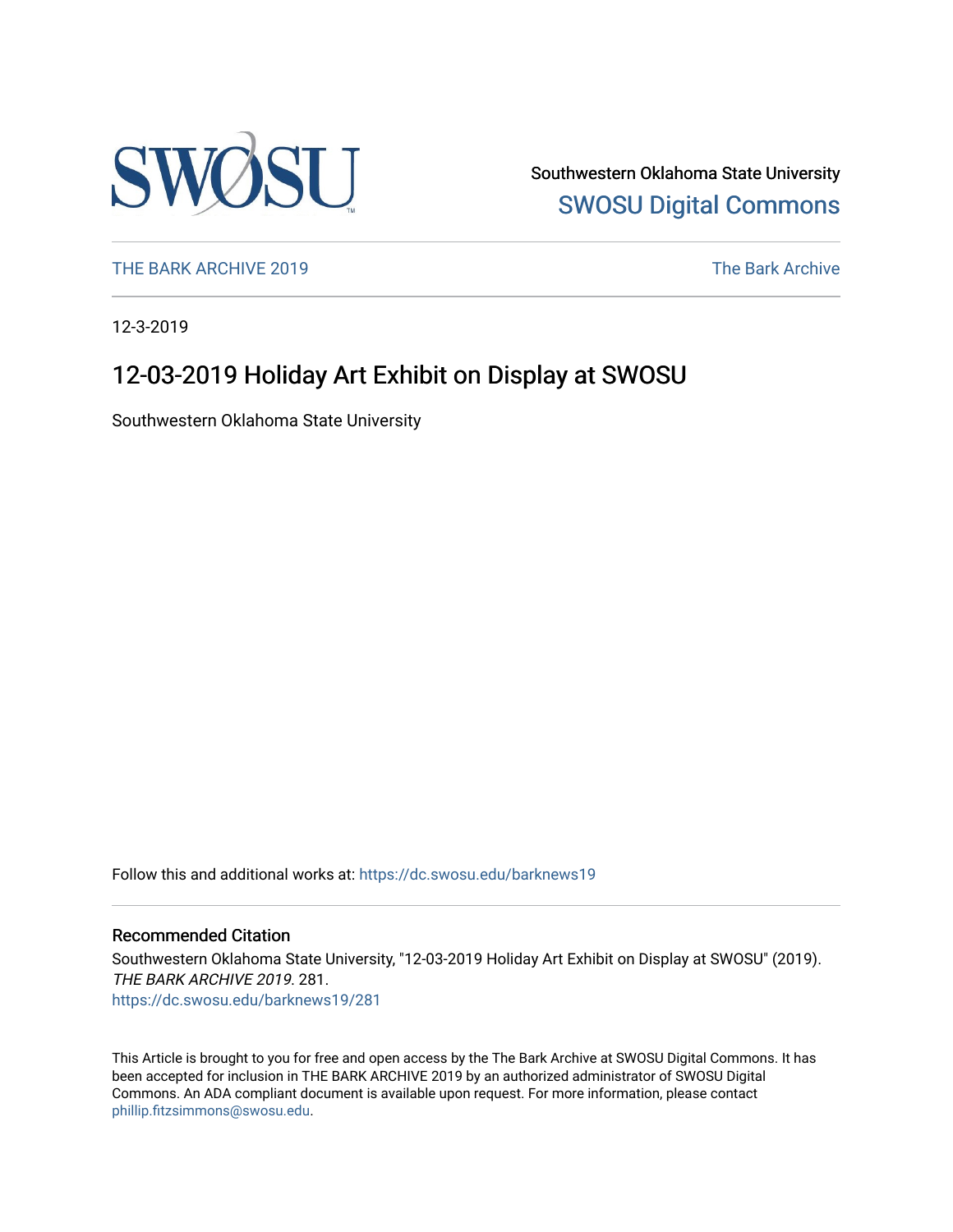

3 December, 2019

## **Holiday Art Exhibit on Display at SWOSU**

Southwestern Oklahoma State University faculty and students are having a Holiday Art Exhibit through December 10 in the Art Building Gallery on the Weatherford campus.

The public is invited, and admission is free.

Hours are Mondays through Fridays from 8 a.m. until 5 p.m.

| Academics                | D |
|--------------------------|---|
| Administration           | D |
| Alumni and Foundation    | D |
| Community                | D |
| Events                   | D |
| <b>Faculty and Staff</b> | D |
| Miscellaneous            | D |
| Sayre                    | D |
| <b>Students</b>          | D |
|                          |   |

#### **Archive Links**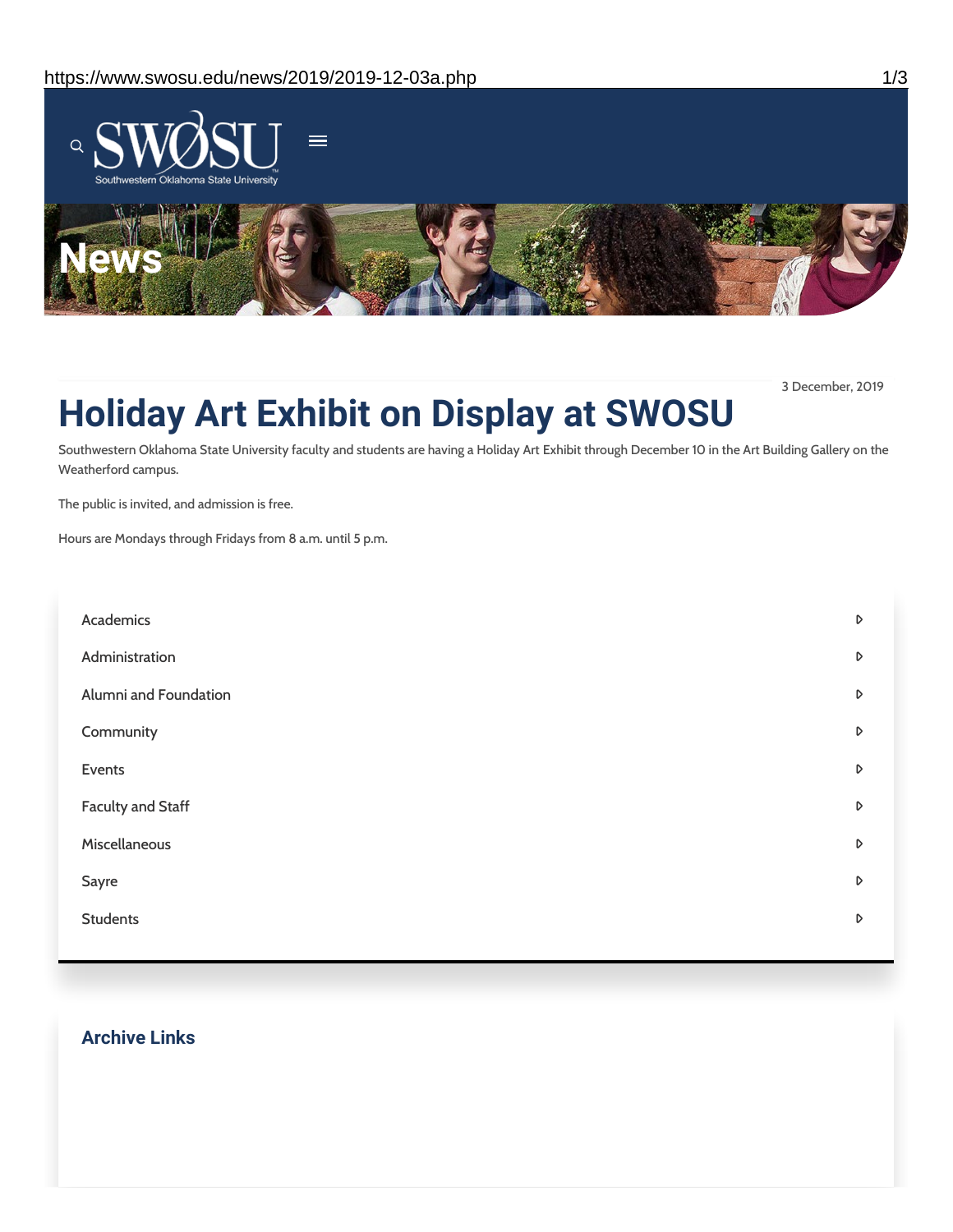| 2018    | D |
|---------|---|
| 2019    | D |
| 2020    | D |
| Archive | D |
|         |   |

# SWØSU

#### Weatherford Campus

100 Campus Drive Weatherford, OK 73096

#### Sayre Campus

409 E Mississippi Ave Sayre, OK 73662

fyom

Connect to Us

Contact [Information](https://www.swosu.edu/about/contact.php)

[University/Facility](https://www.swosu.edu/about/operating-hours.php) Hours

[Campus](https://map.concept3d.com/?id=768#!ct/10964,10214,10213,10212,10205,10204,10203,10202,10136,10129,10128,0,31226,10130,10201,10641,0) Map

Give to [SWOSU](https://standingfirmly.com/donate)

Shop [SWOSU](https://shopswosu.merchorders.com/)